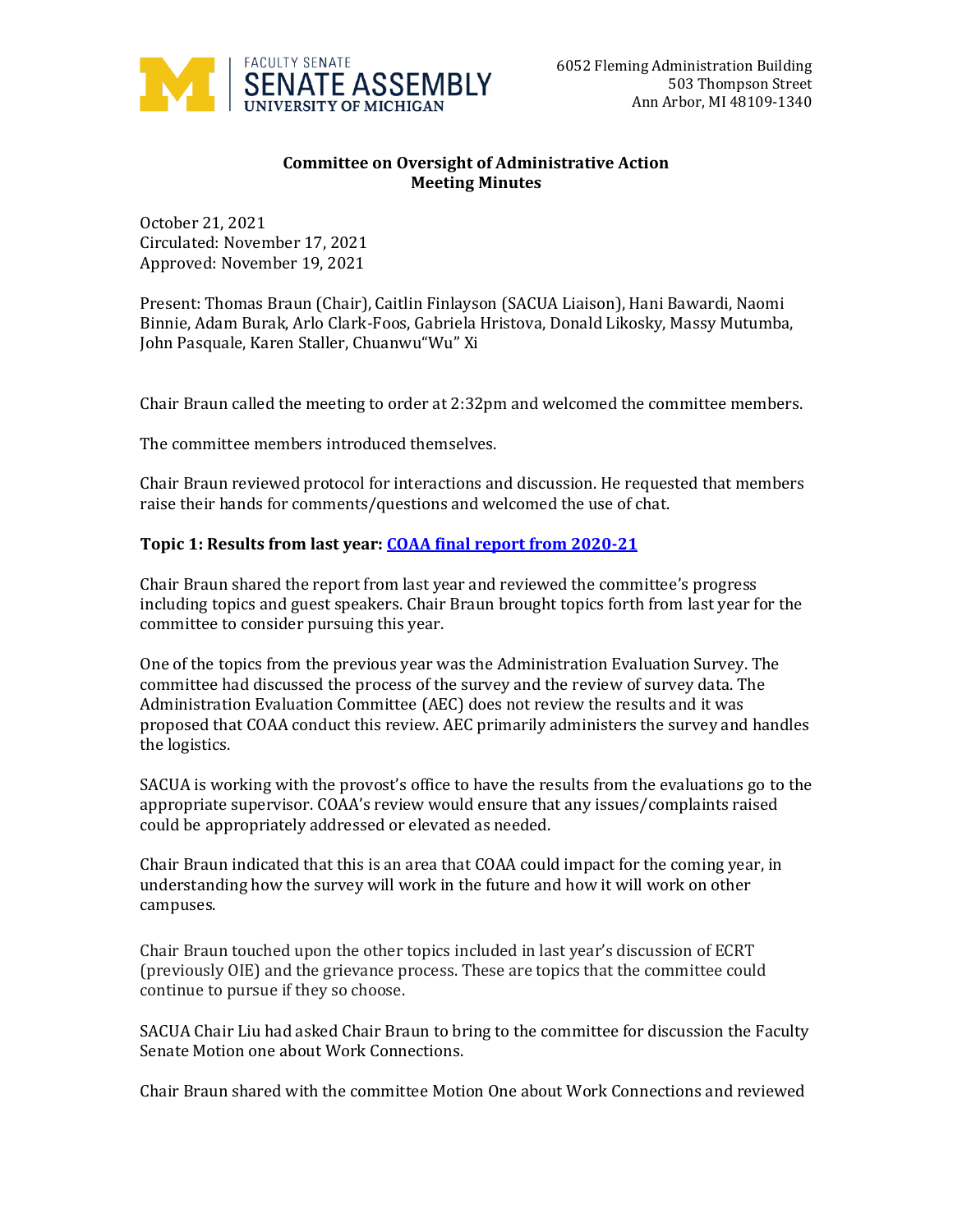

BE IT RESOLVED that the University direct Work Connections to validate and support all medically supported requests to work remotely and not substitute their own judgment for that of requesters' physicians; and

BE IT RESOLVED that if medical recommendations require an instructor to socially distance, and if this distancing is not possible, that the instructor be allowed to work remotely; and

BE IT RESOLVED that Work Connections be re-organized and re-conceptualized with significant input from elected faculty governance and representatives of other affected constituencies; and

BE IT RESOLVED that the university institute processes by which determinations by Work Connections can be appealed; this process must be independent while maintaining strict confidentiality if requested.

The committee discussed the following to move forward with the Work Connections issues.

- Invite Silke Maria Weineck, the person who brought forth Motion One, to a future meeting.
- Invite Work Connections to a future meeting to discuss their process for determining basis for rejection/approval of requests.
	- o Obtaining more background information about Work Connections.
	- o Clarifying Work Connections organizational structure.
- Recommendation of instituting an appeals process.

\*The total number of rejected applications based on the President's Office data was 28 and a breakdown of those cases can be found at this link[: https://president.umich.edu/news](https://president.umich.edu/news-communications/letters-to-the-community/a-message-to-the-university-of-michigan-faculty-senate-2/)[communications/letters-to-the-community/a-message-to-the-university-of-michigan](https://president.umich.edu/news-communications/letters-to-the-community/a-message-to-the-university-of-michigan-faculty-senate-2/)[faculty-senate-2/](https://president.umich.edu/news-communications/letters-to-the-community/a-message-to-the-university-of-michigan-faculty-senate-2/)

Faculty Grievance Resources

- One of the COAA charges was to create a standardized form for Faculty Grievances. Currently there are different forms for each school/college.
- The process for filing a grievance for administrators above a certain level are currently not defined.

Future topics:

- Academic Freedom, teaching rights and tenure system.
	- o What due process does the administration have to follow to remove faculty from the classroom?

## **Action Items:**

- Chair Braun will either reach out to Silke-Maria Weineck or Work Connections to invite to a future meeting.
- Chair Braun will bring the committee's questions regarding Work Connections to the SACUA Chair.
- Chair Braun will ask SACUA Chair Liu where the COAA survey review results should be submitted after COAA review.
- The COAA minutes from last year regarding AEC will be circulated to the committee for review.